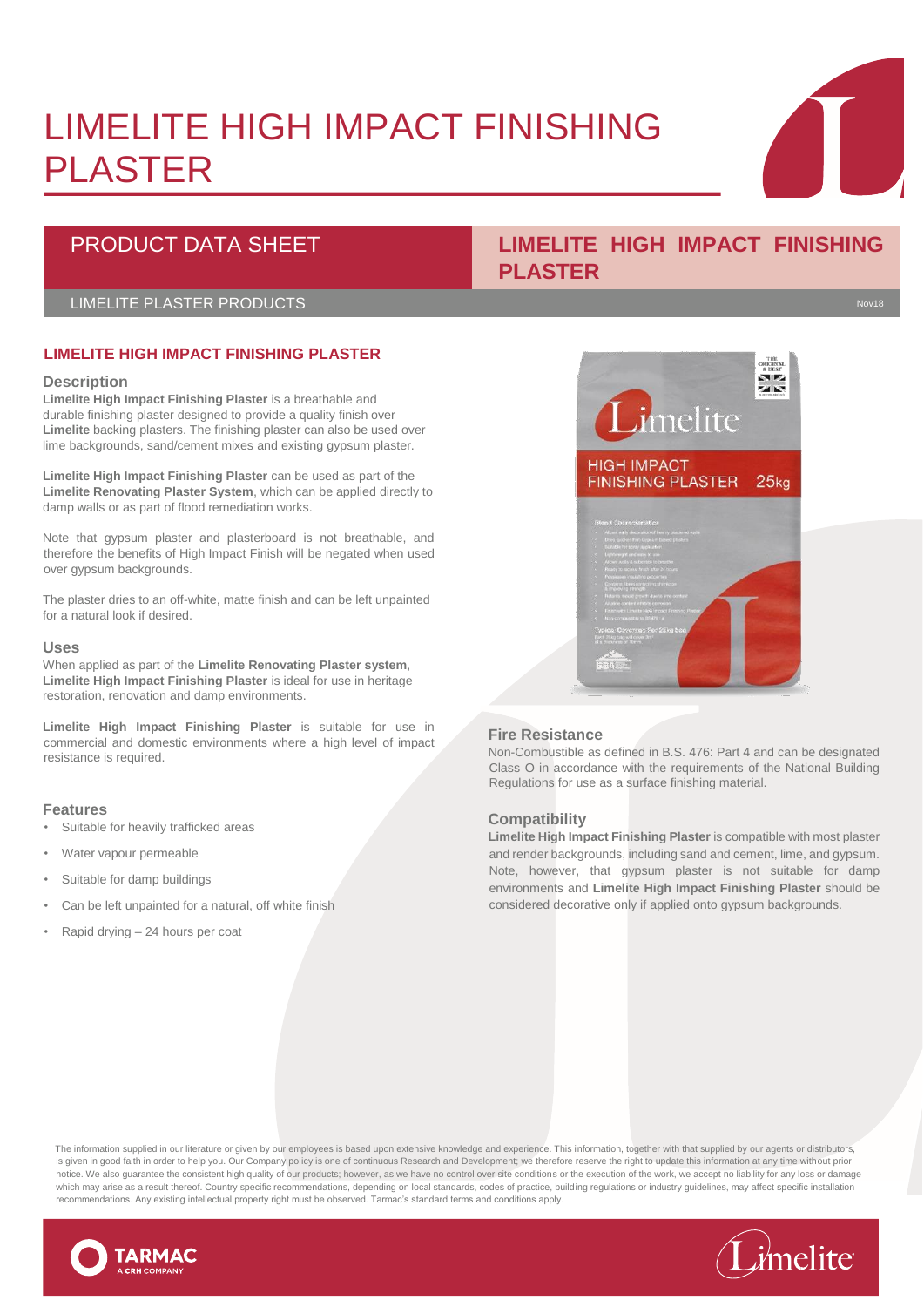# LIMELITE HIGH IMPACT FINISHING PLASTER



| <b>Technical Data</b>                                                                                                      |                                |  |
|----------------------------------------------------------------------------------------------------------------------------|--------------------------------|--|
| Dry powder density                                                                                                         | 1000-1200 kg/m <sup>3</sup>    |  |
| Density air dried                                                                                                          | 1700 kg/m <sup>3</sup>         |  |
| Density oven dried                                                                                                         | 1690 kg/m <sup>3</sup>         |  |
| Compressive strength at 28 days                                                                                            | $15$ N/mm <sup>2</sup>         |  |
| Flexural Strength at 28 days                                                                                               | $3.5$ N/mm <sup>2</sup>        |  |
| <b>Modulus of Elasticity</b>                                                                                               | 2,100 N/mm <sup>2</sup>        |  |
| Appearance as supplied                                                                                                     | Fine white/off white<br>powder |  |
| Appearance after application (dried)                                                                                       | White/Off White                |  |
| Thermal conductivity (k) at 0% moisture<br>by volume                                                                       | $0.34$ W/m $^{\circ}$ C        |  |
| Thermal conductivity (k) at 3% moisture<br>by volume                                                                       | $0.47$ W/m $^{\circ}$ C        |  |
| Setting Time (Temperature Dependant)<br>Thormal data above is obtained from CIRSE A3 Quide: Thormal Proportios of Building | 90 minutes                     |  |

Thermal data above is obtained from CIBSE A3 Guide: Thermal Properties of Building **Structures** 

Technical performance is derived by laboratory testing at 20°C.

### **Typical Coverage**

| <b>Application</b><br><b>Thickness</b> | Coverage/25kg    | Coverage/Tonne <sup>'</sup> |
|----------------------------------------|------------------|-----------------------------|
| mm                                     | 10 <sup>m²</sup> | 400m <sup>2</sup>           |

Figures are approximate and do not account for site wastage

#### **Mixing**

For best results **Limelite High Impact Finishing Plaster** should be mixed in a clean mixing vessel using a mechanical mixer such as a slow-speed drill and paddle mixer.

Fill bucket with approximately 7.5 litres of cool, clean water and add 25kg of dry powder to the water and mix for 2-3 minutes until a smooth, homogeneous working consistency is achieved.

Allow to rest for 3 - 5 minutes, then re-mix back to consistency adding small amounts of water if necessary.

### **Model Specification**

**Limelite High Impact Plaster** is associated with the following NBS clause:

M20 Plastered/Rendered/Roughcast coatings • 330 PROPRIETARY LIME:SAND

#### **Application**

**For use as part of the Limelite Renovating Plaster System**

**Limelite High Impact Finishing Plaster** should be applied in a single coat of between 2-5mm thick. The plaster should be left to set for 90 minutes before using stainless steel trowels to level. Note that **Limelite High Impact Finishing Plaster** has a matt finish and should not be overworked. Do not polish.

#### **For use over existing plaster finishes**

Existing plaster should be clean, level and in good condition. The wall should be primed with **Limelite Easy-Bond** and **Limelite High Impact Finishing Plaster** should be applied once the primer is tacky. **Limelite High Impact Finishing Plaster** should be applied in a single coat of between 2-5mm thick. The plaster should be left to set for 90 minutes before using stainless steel trowels to level. Note that **Limelite High Impact Finishing Plaster** has a matt finish and should not be overworked.

#### **Decoration**

**Limelite plasters** can be decorated 24 hours after application of **Limelite High Impact Finishing Plaster**. Paints used must be breathable, such as mineral based or water based paints.

Wallpaper and tiling is not recommended due to the non-porous nature of the finish. However, if wallpaper or tiling is used the moisture content of the plaster must be checked and deemed suitable by the supplier of the decorative finishes before application.

### **Quality Control**

**Limelite High Impact Finishing Plaster** is factory blended, tested and packaged to quality control procedures in accordance with BS EN ISO 9001.

### **Clean Up & Spillages**

Dry powders should be disposed of as advised on the material safety datasheet.

Tools and equipment can easily be cleaned using water. Cleaning of tools and equipment should be carried out as soon as possible after application.

### **Packaging & Storage**

**Limelite High Impact Finishing Plaster** is available in 25kg paper bags palletised and shrink wrapped.

Palletised **Limelite High Impact Finishing Plaster** should be stored in cool dry areas clear of the ground, sheeted or under cover and stacked not more than two pallets high. The product should be used on a first in – first out basis. Shelf life is 6 months' subject to temperature and humidity.

The information supplied in our literature or given by our employees is based upon extensive knowledge and experience. This information, together with that supplied by our agents or distributors, is given in good faith in order to help you. Our Company policy is one of continuous Research and Development; we therefore reserve the right to update this information at any time without prior notice. We also guarantee the consistent high quality of our products; however, as we have no control over site conditions or the execution of the work, we accept no liability for any loss or damage which may arise as a result thereof. Country specific recommendations, depending on local standards, codes of practice, building regulations or industry guidelines, may affect specific installation recommendations. Any existing intellectual property right must be observed. Tarmac's standard terms and conditions apply.